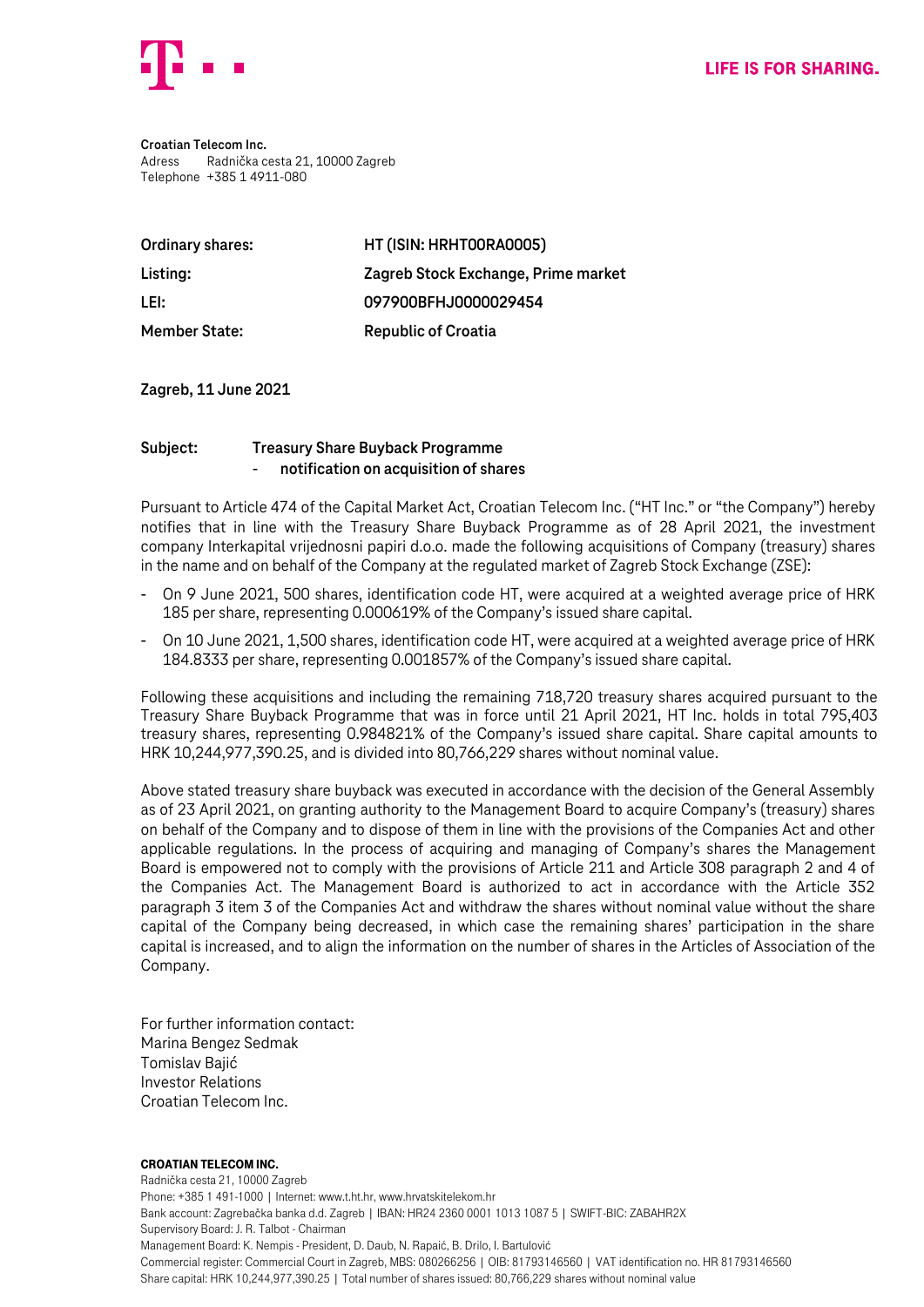**INTERKAPITAL vrijednosni papiri d.o.o.**

**Template for notification on acquisition of shares identification code HT, in the name and on behalf of Hrvatski Telekom d.d.**

|                | Details of the legal entity filing out the template                                                              |                                                                                                            |           |  |  |
|----------------|------------------------------------------------------------------------------------------------------------------|------------------------------------------------------------------------------------------------------------|-----------|--|--|
|                | INTERKAPITAL vrijednosni papiri d.o.o. za poslovanje vrijednosnim papirima                                       |                                                                                                            |           |  |  |
|                | Registered seat: Zagreb, Masarykova 1                                                                            |                                                                                                            |           |  |  |
|                | OIB: 68481874507                                                                                                 |                                                                                                            |           |  |  |
|                | MBS: 080420080                                                                                                   |                                                                                                            |           |  |  |
|                | Competent Court: Commercial Court in Zagreb                                                                      |                                                                                                            |           |  |  |
| 2              | <b>Reason for the notification</b>                                                                               |                                                                                                            |           |  |  |
|                | a) Acquisition of shares identification code HT, in the name and on behalf of Hrvatski Telekom d.d., pursuant to |                                                                                                            |           |  |  |
|                | Contract on Brokerage Services, for the purpose of execution of the Treasury Share Buyback Program               |                                                                                                            |           |  |  |
|                | b) Initial notification                                                                                          | <b>INITIAL NOTIFICATION</b>                                                                                |           |  |  |
|                | /Amendment                                                                                                       |                                                                                                            |           |  |  |
| 3              | Details of the issuer                                                                                            |                                                                                                            |           |  |  |
| a)             | Name                                                                                                             | Hrvatski Telekom d.d.                                                                                      |           |  |  |
|                | b) LEI                                                                                                           | 097900BFHJ0000029454                                                                                       |           |  |  |
| I4             | been conducted                                                                                                   | Details of the transaction(s): section to be repeated for each date and each place where transactions have |           |  |  |
|                | a) Description of the financial Shares                                                                           |                                                                                                            |           |  |  |
|                | instrument, type of                                                                                              |                                                                                                            |           |  |  |
|                | instrument                                                                                                       | Ordinary shares of the issuer Hrvatski Telekom d.d.                                                        |           |  |  |
|                | Identification code                                                                                              |                                                                                                            |           |  |  |
|                |                                                                                                                  | Identification code: HT                                                                                    |           |  |  |
|                |                                                                                                                  | ISIN: HRHTOORAOOO5                                                                                         |           |  |  |
|                | b) Nature of the transaction                                                                                     | Acquisition of shares                                                                                      |           |  |  |
|                | c) $Price(s)$ and volume $(s)$                                                                                   | $P$ rice $(s)$                                                                                             | Volume(s) |  |  |
|                |                                                                                                                  |                                                                                                            |           |  |  |
|                |                                                                                                                  | 185,00                                                                                                     | 42        |  |  |
|                |                                                                                                                  | 185,00                                                                                                     | 300       |  |  |
|                |                                                                                                                  | 185,00                                                                                                     | 158       |  |  |
|                | d) Aggregated information                                                                                        |                                                                                                            |           |  |  |
|                | Aggregated volume: 500                                                                                           |                                                                                                            |           |  |  |
|                | Aggregated volume                                                                                                |                                                                                                            |           |  |  |
|                | Price                                                                                                            | Price: 185,00                                                                                              |           |  |  |
| e)             | Date of the transaction                                                                                          | 2021-06-09                                                                                                 |           |  |  |
| $\overline{f}$ | Place of the transaction                                                                                         | Regulated market of Zagreb Stock Exchange (ZSE)                                                            |           |  |  |